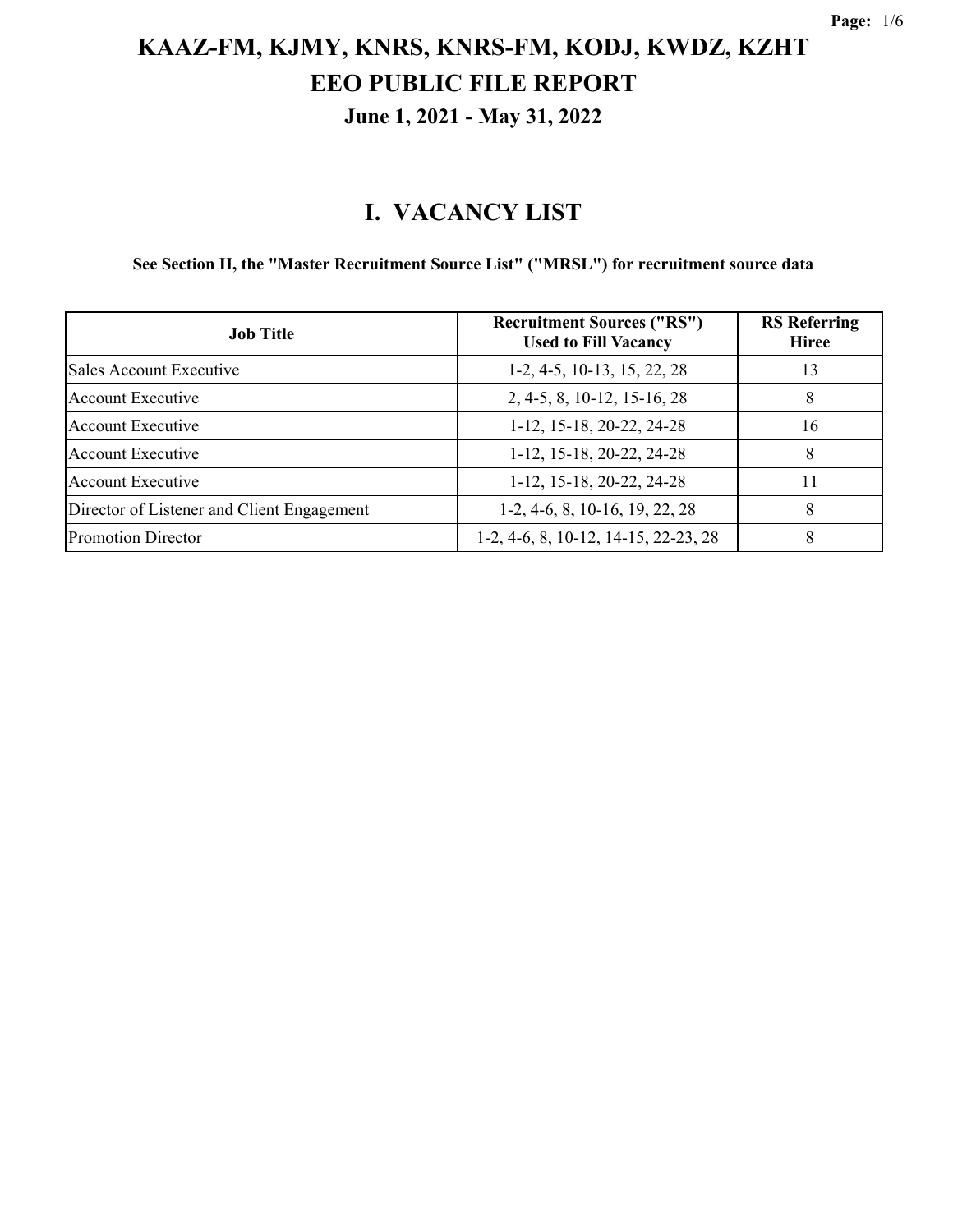| <b>RS</b><br><b>Number</b> | <b>RS</b> Information                                                                                                                                                                      | <b>Source Entitled</b><br>to Vacancy<br><b>Notification?</b><br>(Yes/No) | <b>No. of Interviewees</b><br><b>Referred by RS</b><br>Over<br><b>Reporting Period</b> |
|----------------------------|--------------------------------------------------------------------------------------------------------------------------------------------------------------------------------------------|--------------------------------------------------------------------------|----------------------------------------------------------------------------------------|
| $\mathbf{1}$               | All Access Music<br>28955 Pacific Coast Highway<br>Malibu, California 90265<br>Phone: 310-457-6616<br>Email: jdenver@allaccess.com<br>Joel Denver                                          | N                                                                        | $\boldsymbol{0}$                                                                       |
| $\overline{2}$             | American Sportscaster Assoc<br>225 Broadway (Ste. 2030)<br>New York, New York 10007<br>Phone: 212-227-8080<br>Email: Lschwa8918@aol.com<br>$Fax: 1-212-571-0556$<br>Patrick Turturro       |                                                                          | $\boldsymbol{0}$                                                                       |
| 3                          | <b>Brigham Young University</b><br>A-209 ASB Provo<br>Provo, Utah 84602<br>Url: https://app.handshake.com.<br><b>Career Services</b><br><b>Manual Posting</b>                              | N                                                                        | $\boldsymbol{0}$                                                                       |
| $\overline{4}$             | <b>BYU</b> Broadcasting<br><b>BYU</b> Broadcasting<br>Provo, Utah 84602<br>Phone: 801-422-5477<br>Email: mikilani.yamada@byu.edu<br>Mikilani Yamada                                        | N                                                                        | $\boldsymbol{0}$                                                                       |
| 5                          | <b>BYU</b> Career Placement<br>2410 WSC<br>Provo, Utah 84602<br>Phone: 801-422-7600<br>Email: scottg@byu.edu<br>Fax: 1-801-422-0537<br>Scott Greenhalgh                                    | N                                                                        | $\boldsymbol{0}$                                                                       |
| 6                          | Department of Workforce Services<br>140 E. 300 S. 4th Floor<br>Salt Lake City, Utah 84115<br>Phone: 801-526-0997<br>Email: $postajob@utah.gov$<br>Fax: 1-801-526-4321<br>Amy Rindlisbacher | $\mathbf N$                                                              | $\boldsymbol{0}$                                                                       |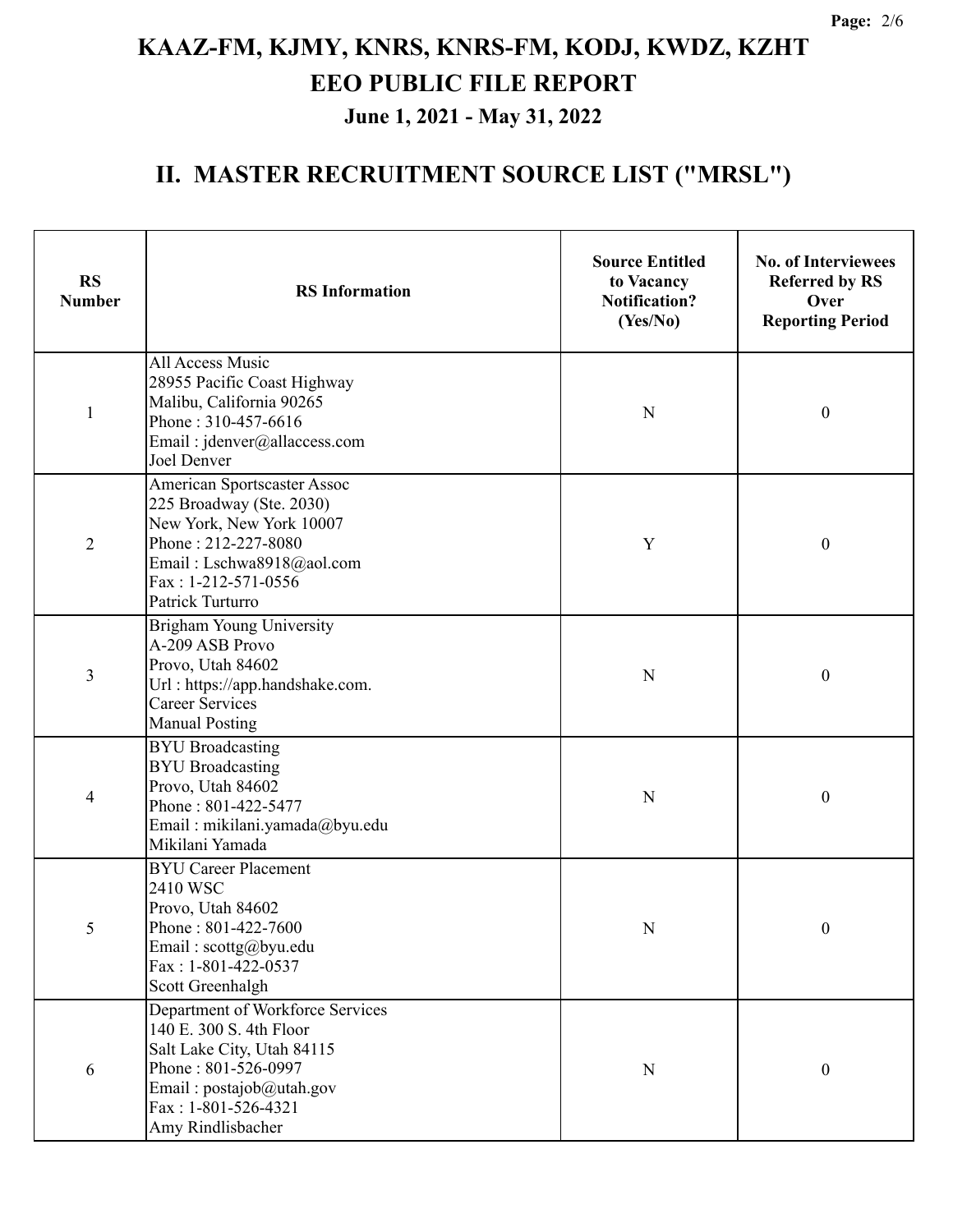| <b>RS</b><br><b>Number</b> | <b>RS</b> Information                                                                                                                                                                                                                          | <b>Source Entitled</b><br>to Vacancy<br><b>Notification?</b><br>(Yes/No) | <b>No. of Interviewees</b><br><b>Referred by RS</b><br>Over<br><b>Reporting Period</b> |
|----------------------------|------------------------------------------------------------------------------------------------------------------------------------------------------------------------------------------------------------------------------------------------|--------------------------------------------------------------------------|----------------------------------------------------------------------------------------|
| $\tau$                     | Dixie State university<br>225 S 700 E<br>St. George, Utah 84770<br>Url: https://app.handshake.com.<br><b>Career Services</b><br><b>Manual Posting</b>                                                                                          | N                                                                        | $\boldsymbol{0}$                                                                       |
| 8                          | Employee Referral                                                                                                                                                                                                                              | N                                                                        | $\tau$                                                                                 |
| 9                          | iHeartMedia Talent Acquisition                                                                                                                                                                                                                 | $\mathbf N$                                                              | 1                                                                                      |
| 10                         | iHeartMedia.dejobs.org<br>20880 Stone Oak Pkwy<br>San Antonio, Texas 78258<br>Phone: 210-253-5126<br>Url: http://www.iheartmedia.dejobs.org<br><b>Talent Acquisition Coordinator</b><br><b>Manual Posting</b>                                  | N                                                                        | $\boldsymbol{0}$                                                                       |
| 11                         | iHeartMediaCareers.com<br>20880 Stone Oak Pkwy<br>San Antonio, Texas 78258<br>Phone: 210-253-5126<br>Url: http://www.iheartmediacareers.com<br><b>Talent Acquisition Coordinator</b><br><b>Manual Posting</b>                                  | N                                                                        | 1                                                                                      |
| 12                         | Indian Training & Education Center<br>1455 West 2200 South Suite 200<br>West Valley City, Utah 84119<br>Phone: 801-973-6484<br>Email: itecenter@qwestoffice.net<br>Fax: 1-801-973-6484<br>Janie Ridd                                           | Y                                                                        | $\boldsymbol{0}$                                                                       |
| 13                         | LinkedIn - Not directly contacted by SEU                                                                                                                                                                                                       | ${\bf N}$                                                                | 3                                                                                      |
| 14                         | LinkedIn - automatically posted from<br>iHeartMediaCareers.com<br>1000 W Maude Ave<br>Sunnyvale, California 94085<br>Phone: 650-687-3600<br>Url: https://www.linkedin.com/company/linkedin/<br><b>Career Services</b><br><b>Manual Posting</b> | N                                                                        | $\boldsymbol{0}$                                                                       |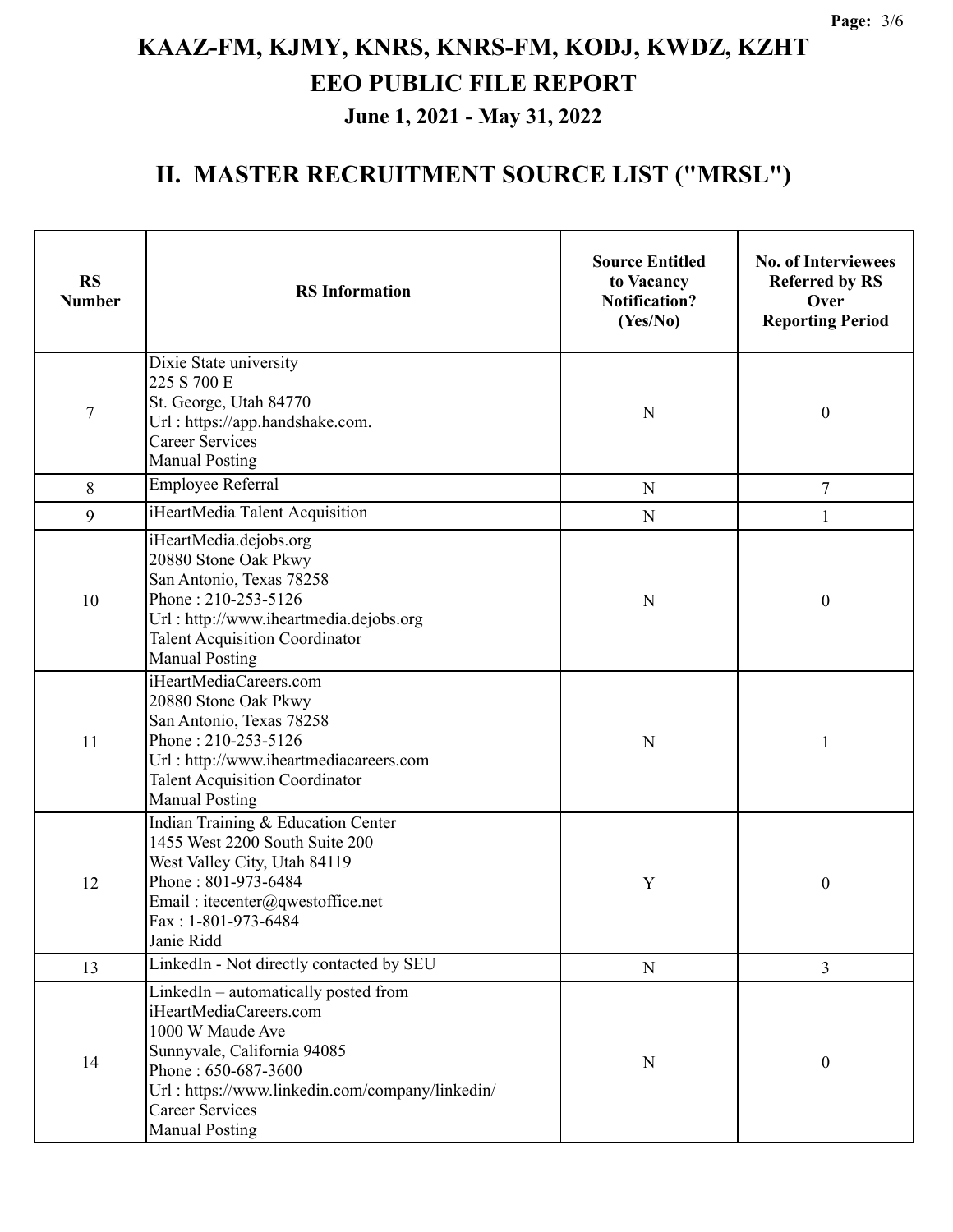| <b>RS</b><br><b>Number</b> | <b>RS</b> Information                                                                                                                                                       | <b>Source Entitled</b><br>to Vacancy<br><b>Notification?</b><br>(Yes/No) | <b>No. of Interviewees</b><br><b>Referred by RS</b><br>Over<br><b>Reporting Period</b> |
|----------------------------|-----------------------------------------------------------------------------------------------------------------------------------------------------------------------------|--------------------------------------------------------------------------|----------------------------------------------------------------------------------------|
| 15                         | <b>NAACP</b><br>PO Box 25414<br>Salt Lake City, Utah 84125<br>N<br>Phone: 801-250-5088<br>Email: info@naacp-saltlakebranch.org<br>Jeannetta Williams                        |                                                                          | $\boldsymbol{0}$                                                                       |
| 16                         | Non-Employee Referral                                                                                                                                                       | ${\bf N}$                                                                | 3                                                                                      |
| 17                         | On-Air Announcement (One or More SEU Stations)                                                                                                                              | ${\bf N}$                                                                | 1                                                                                      |
| 18                         | Salt Lake Community College<br>3491 W Wights Fort Rd-HTC 164B SECES<br>West Jordan, Utah 84088<br>Phone: 801-957-4660<br>Samantha Faupula<br><b>Manual Posting</b>          | N                                                                        | $\boldsymbol{0}$                                                                       |
| 19                         | School of Applied Technology SLCC<br>1575 South State Street<br>Salt Lake City, Utah 84115<br>Phone: 801-957-3403<br>Email: will.unga@slcc.edu<br>Will 'Unga                |                                                                          | $\boldsymbol{0}$                                                                       |
| 20                         | Southern Utah University<br>351 W University Blvd<br>Cedar City, Utah 84720<br>Url: https://app.handshake.com.<br><b>Career Services</b><br><b>Manual Posting</b>           | N                                                                        | $\boldsymbol{0}$                                                                       |
| 21                         | University Of Utah<br>201 Presidents' Cir<br>Salt Lake City, Utah 84112<br>Url: https://app.handshake.com.<br><b>Career Services</b><br><b>Manual Posting</b>               | ${\bf N}$                                                                | $\boldsymbol{0}$                                                                       |
| 22                         | Unknown (source not adequately identified upon inquiry<br>by SEU)                                                                                                           | ${\bf N}$                                                                | $\tau$                                                                                 |
| 23                         | <b>Utah Broadcasters Association</b><br>1600 South Main<br>Salt Lake City, Utah 84115<br>Phone: 801-486-9521<br>Fax: 1-801-484-7294<br><b>Utah Broadcasters Association</b> | N                                                                        | $\boldsymbol{0}$                                                                       |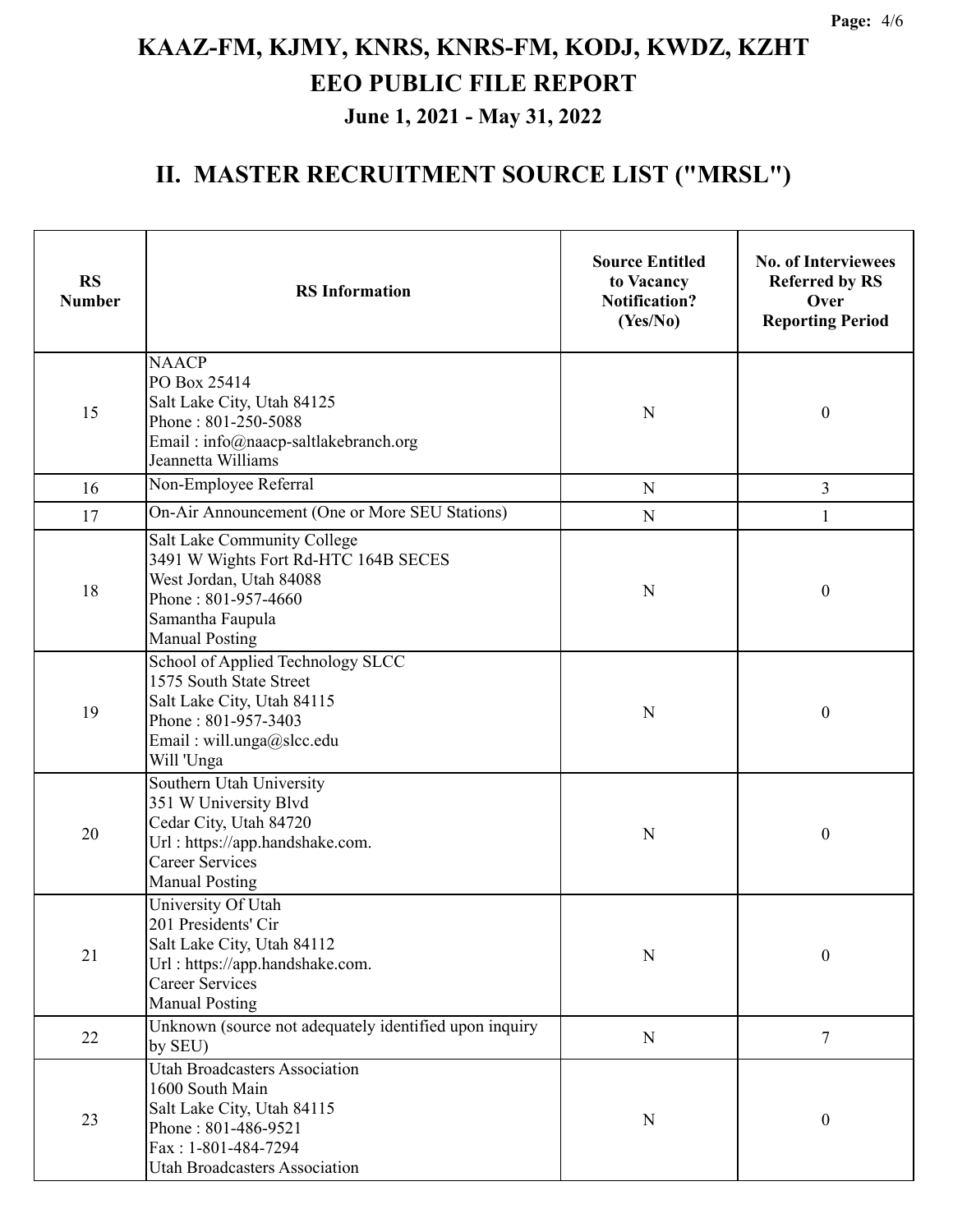| <b>RS</b><br><b>Number</b>                     | <b>RS</b> Information                                                                                                                                                                                        | <b>Source Entitled</b><br>to Vacancy<br><b>Notification?</b><br>(Yes/No) | <b>No. of Interviewees</b><br><b>Referred by RS</b><br>Over<br><b>Reporting Period</b> |
|------------------------------------------------|--------------------------------------------------------------------------------------------------------------------------------------------------------------------------------------------------------------|--------------------------------------------------------------------------|----------------------------------------------------------------------------------------|
| 24                                             | <b>Utah State University</b><br>0500 Old Main Hill Logan<br>Logan, Utah 84322<br>Url: https://app.handshake.com.<br><b>Career Services</b><br><b>Manual Posting</b>                                          | N                                                                        | $\boldsymbol{0}$                                                                       |
| 25                                             | <b>Utah Valley University</b><br>800 W University Pkwy<br>Orem, Utah 84058<br>Url: https://app.handshake.com.<br><b>Career Services</b><br><b>Manual Posting</b>                                             | N                                                                        | $\boldsymbol{0}$                                                                       |
| 26                                             | Weber State University<br>3848 Harrison Blvd<br>Ogden, Utah 84408<br>Url: https://app.handshake.com.<br>Career Service<br><b>Manual Posting</b>                                                              | N                                                                        | $\boldsymbol{0}$                                                                       |
| 27                                             | Westminster College<br>1840 S 1300 E<br>Salt Lake City, Utah 84105<br>Url: https://app.handshake.com.<br><b>Career Services</b><br><b>Manual Posting</b>                                                     | N                                                                        | $\boldsymbol{0}$                                                                       |
| 28                                             | www.mediagignow.com<br>300 South Riverside Plaza Suite 800<br>Chicago, Illinois 60606<br>Phone: 336-553-0620<br>Url: http://www.mediagignow.com<br>Email: customerservice@mediagignow.com<br>MediaGigNow.com | N                                                                        | $\boldsymbol{0}$                                                                       |
| <b>TOTAL INTERVIEWS OVER REPORTING PERIOD:</b> |                                                                                                                                                                                                              |                                                                          | 23                                                                                     |